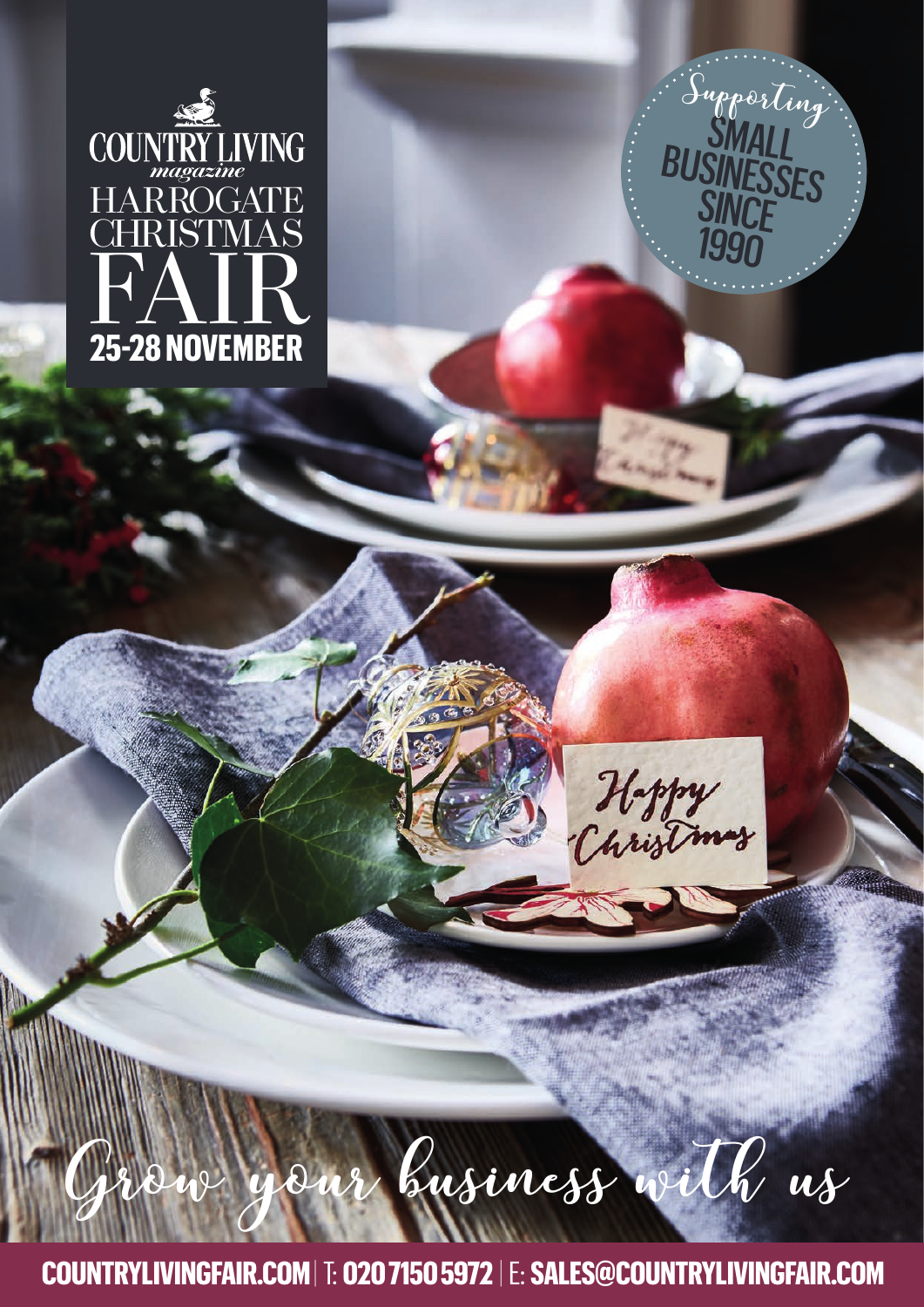



The **Country Living Christmas Fair**returns to the HCC for an exciting new addition and will welcome over 16,000 affluent visitors<sup>\*</sup> who delight in seeing the very best of British businesses.

This is your opportunity to sell to customers in a truly unique shopping experience where the Country Living brand comes to life via our talented artisan stalls, immersive theatres and festive features.



## **MEET NEW CUSTOMERS**

Our incredibly loyal audience have a keen interest in hand crafted and British made creations and love finding the perfect gift for friends and family, discovering new decorations for the home and sampling delicious food and drink for the festivities ahead. They appreciate high quality, unique items that are not readily available on the high-street.



FIGURES ABOVE TAKEN FROM 2019 VISITOR SURVEY

**THE FAIR IS A FANTASTIC CELEBRATION OF TIMELESS TRADITIONAL LIVING AND BRINGS THE PAGES OF THE MAGAZINE TO LIFE ACROSS FOUR UNMISSABLE DAYS**